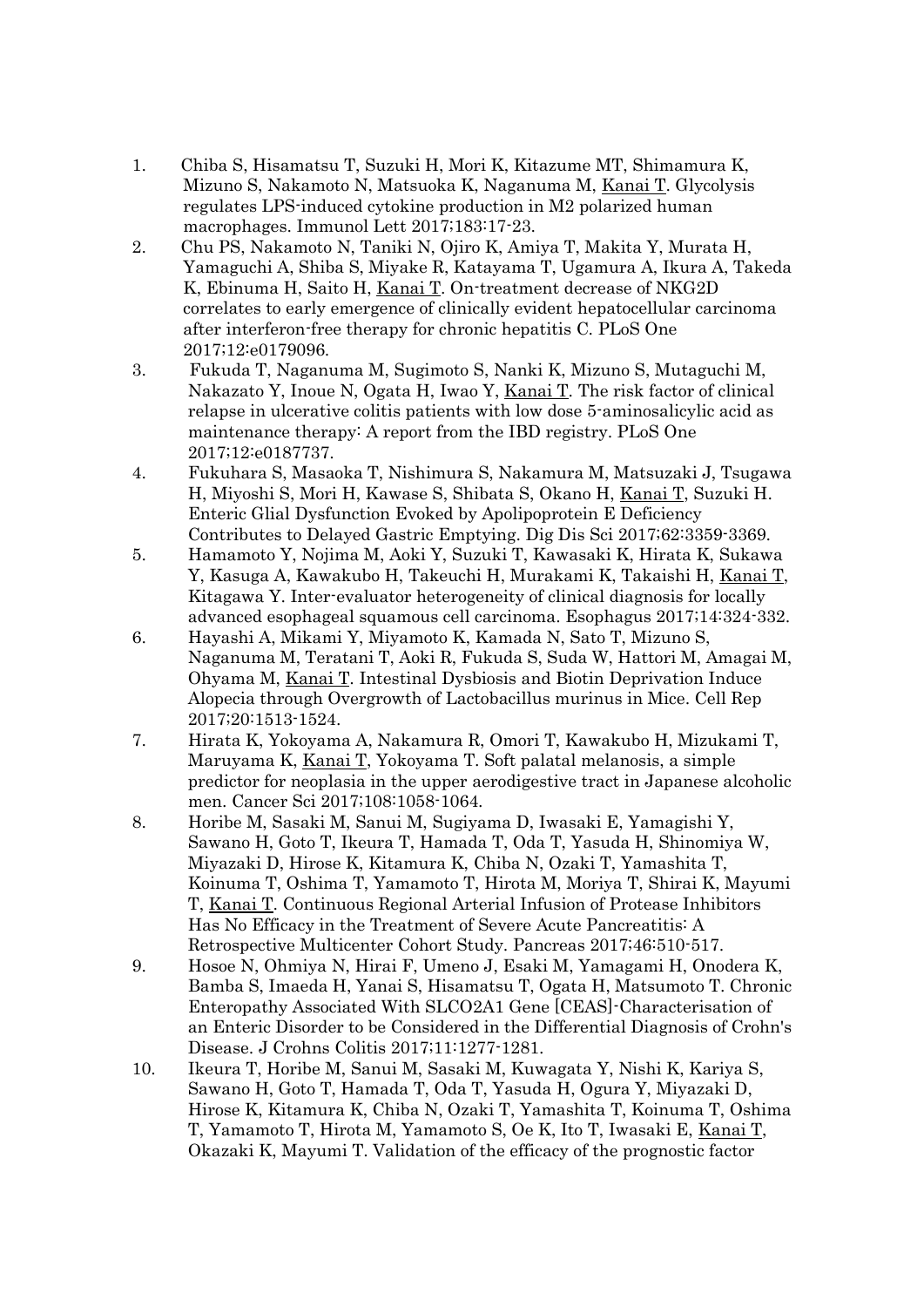score in the Japanese severity criteria for severe acute pancreatitis: A large multicenter study. United European Gastroenterol J 2017;5:389-397.

- 11. Kashiwagi K, Inoue N, Yoshida T, Bessho R, Yoneno K, Imaeda H, Ogata H, Kanai T, Sugino Y, Iwao Y. The impact of visceral adipose tissue as best predictor for difficult colonoscopy and the clinical utility of a long small-caliber scope as rescue. PLoS One 2017;12:e0189817.
- 12. Kashiwagi K, Inoue N, Yoshida T, Bessyo R, Yoneno K, Imaeda H, Ogata H, Kanai T, Sugino Y, Iwao Y. Polyp detection rate in transverse and sigmoid colon significantly increases with longer withdrawal time during screening colonoscopy. PLoS One 2017;12:e0174155.
- 13. Kashiwagi K, Nakazato Y, Arai M, Iwasaki E, Naganuma M, Inoue N, Iwao Y, Ogata H, Murakami K, Kanai T. Limited Identification of Dual-time-point Positron Emission Tomography/Computed Tomography in Advanced Colorectal Neoplasms. Intern Med 2017;56:1287-1292.
- 14. Kasuga A, Hamamoto Y, Takeuchi A, Kawasaki K, Suzuki T, Hirata K, Sukawa Y, Takaishi H, Kanai T. Positive relationship between subsequent chemotherapy and overall survival in pancreatic cancer: meta-analysis of postprogression survival for first-line chemotherapy. Cancer Chemother Pharmacol 2017;79:595-602.
- 15. Kawasaki K, Hamamoto Y, Horibe M, Shimura K, Nakamura A, Kanai T, Takaishi H. Curative resectability of gastrointestinal cancer identified from iron deficiency anemia. Oncol Lett 2017;14:4301-4304.
- 16. Kawasaki K, Hamamoto Y, Suzuki T, Hirata K, Sukawa Y, Kasuga A, Hayashi Y, Takaishi H, Kameyama K, Kanai T. Benefit of rebiopsy for deciding treatment strategy in rectal cancer: A case report. Oncol Lett 2017;14:3697-3700.
- 17. Kinoshita S, Nishizawa T, Hisamatsu T, Kanai T, Yahagi N. Polyglycolic acid sheet for closure of esophagobronchial fistula in a patient with Behcet's disease. Gastrointest Endosc 2017;85:1094-1096.
- 18. Kinoshita S, Nishizawa T, Ochiai Y, Uraoka T, Akimoto T, Fujimoto A, Maehata T, Goto O, Kanai T, Yahagi N. Accuracy of biopsy for the preoperative diagnosis of superficial nonampullary duodenal adenocarcinoma. Gastrointest Endosc 2017;86:329-332.
- 19. Kishikawa H, Kimura K, Ito A, Arahata K, Takarabe S, Kaida S, Kanai T, Miura S, Nishida J. Correction: Association between Increased Gastric Juice Acidity and Sliding Hiatal Hernia Development in Humans. PLoS One 2017;12:e0172375.
- 20. Kishikawa H, Kimura K, Ito A, Arahata K, Takarabe S, Kaida S, Kanai T, Miura S, Nishida J. Association between Increased Gastric Juice Acidity and Sliding Hiatal Hernia Development in Humans. PLoS One 2017;12:e0170416.
- 21. Kishikawa H, Kimura K, Ito A, Arahata K, Takarabe S, Kaida S, Miyauchi J, Miura S, Kanai T, Nishida J. Cutoff Pepsinogen Level for Predicting Unintendedly Eradicated Cases of Helicobacter pylori Infection in Subjects with Seemingly Normal Pepsinogen Levels. Digestion 2017;95:229-236.
- 22. Kitamura K, Horibe M, Sanui M, Sasaki M, Yamamiya A, Ishii Y, Yoshida H, Sawano H, Goto T, Ikeura T, Hamada T, Oda T, Yasuda H, Ogura Y, Miyazaki D, Hirose K, Chiba N, Ozaki T, Yamashita T, Koinuma T, Oshima T, Yamamoto T, Hirota M, Azumi Y, Nagata K, Saito N, Sato M, Miyamoto K,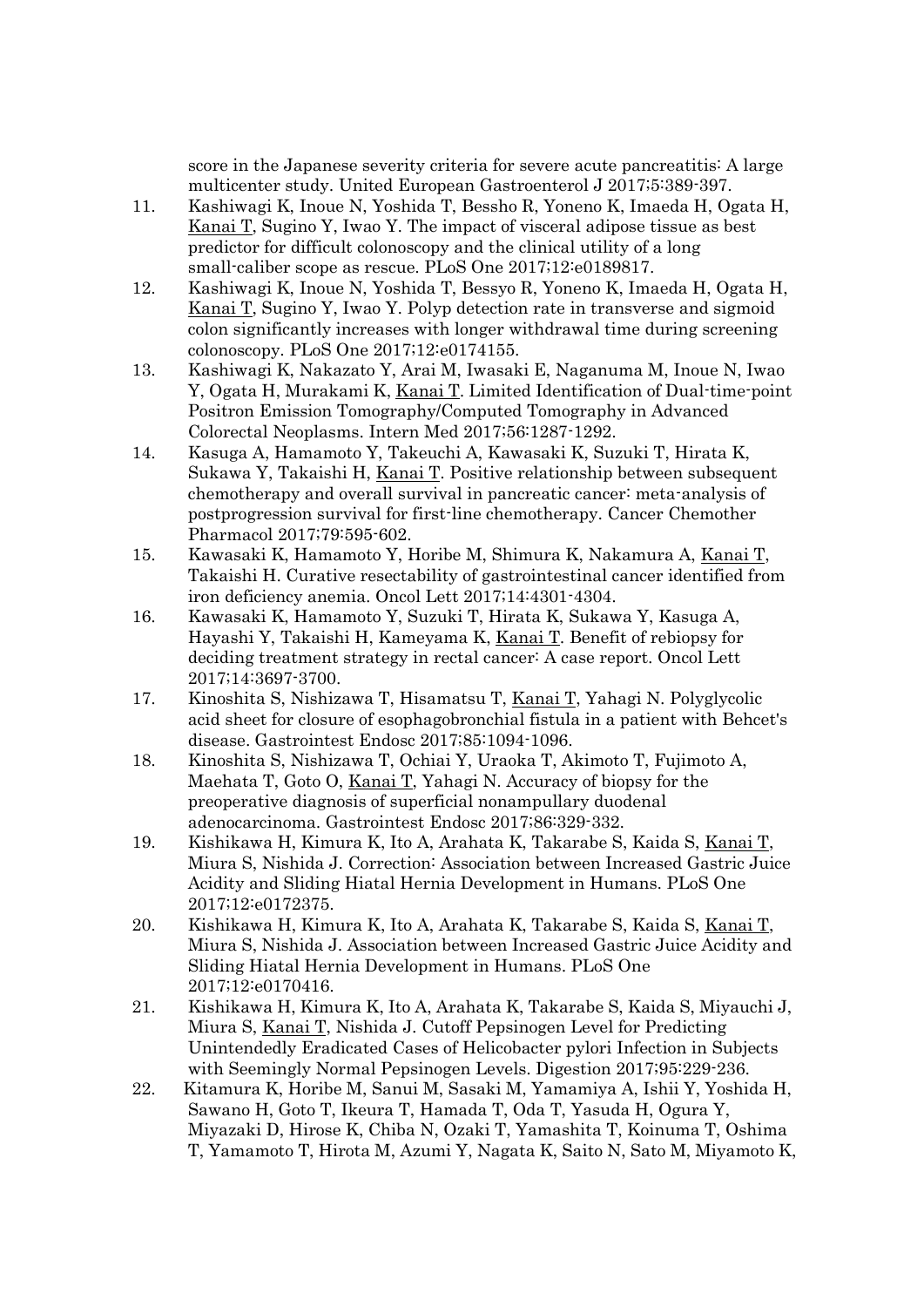Iwasaki E, Kanai T, Mayumi T. The Prognosis of Severe Acute Pancreatitis Varies According to the Segment Presenting With Low Enhanced Pancreatic Parenchyma on Early Contrast-Enhanced Computed Tomography: A Multicenter Cohort Study. Pancreas 2017;46:867-873.

- 23. Matsushita M, Nakatake Y, Arai I, Ibata K, Kohda K, Goparaju SK, Murakami M, Sakota M, Chikazawa-Nohtomi N, Ko SBH, Kanai T, Yuzaki M, Ko MSH. Neural differentiation of human embryonic stem cells induced by the transgene-mediated overexpression of single transcription factors. Biochem Biophys Res Commun 2017;490:296-301.
- 24. Minami K, Iwasaki E, Itoi T, Hibi T, Kanai T. Successful EUS-guided nondilated pancreatic duct stent placement in patient with refractory pancreatic fistula after pancreaticoduodenectomy. VideoGIE 2017;2:315-316.
- 25. Miyamoto K, Horibe M, Sanui M, Sasaki M, Sugiyama D, Kato S, Yamashita T, Goto T, Iwasaki E, Shirai K, Oe K, Sawano H, Oda T, Yasuda H, Ogura Y, Hirose K, Kitamura K, Chiba N, Ozaki T, Oshima T, Yamamoto T, Nagata K, Mine T, Saito K, Sekino M, Furuya T, Matsuda N, Hayakawa M, Kanai T, Mayumi T. Plasmapheresis therapy has no triglyceride-lowering effect in patients with hypertriglyceridemic pancreatitis. Intensive Care Med 2017;43:949-951.
- 26. Mizukami T, Sugimoto S, Masaoka T, Suzuki H, Kanai T. Colonic dysmotility and morphological abnormality frequently detected in Japanese patients with irritable bowel syndrome. Intest Res 2017;15:236-243.
- 27. Mizuki A, Tatemichi M, Nakazawa A, Tsukada N, Nagata H, Kanai T. Changes in the Clinical Features and Long-term Outcomes of Colonic Diverticulitis in Japanese Patients. Intern Med 2017;56:2971-2977.
- 28. Mizuno S, Kanai T. Fecal microbiota transplantation. Nihon Rinsho 2017;75:492-497.
- 29. Mizuno S, Masaoka T, Naganuma M, Kishimoto T, Kitazawa M, Kurokawa S, Nakashima M, Takeshita K, Suda W, Mimura M, Hattori M, Kanai T. Bifidobacterium-Rich Fecal Donor May Be a Positive Predictor for Successful Fecal Microbiota Transplantation in Patients with Irritable Bowel Syndrome. Digestion 2017;96:29-38.
- 30. Mizuno S, Nanki K, Matsuoka K, Saigusa K, Ono K, Arai M, Sugimoto S, Kiyohara H, Nakashima M, Takeshita K, Naganuma M, Suda W, Hattori M, Kanai T. Single fecal microbiota transplantation failed to change intestinal microbiota and had limited effectiveness against ulcerative colitis in Japanese patients. Intest Res 2017;15:68-74.
- 31. Mizuno S, Wakui M, Machida Y, Hosoe N, Hisamatsu T, Ishida T, Kameyama K, Naganuma M, Kanai T. Increased levels of prostaglandin E-major urinary metabolite (PGE-MUM) in active mesenteric panniculitis patients: A case report. Medicine (Baltimore) 2017;96:e9237.
- 32. Mori H, Suzuki H, Matsuzaki J, Masaoka T, Kanai T. Antibiotic resistance and gyrA mutation affect the efficacy of 10-day sitafloxacin-metronidazole-esomeprazole therapy for Helicobacter pylori in penicillin allergic patients. United European Gastroenterol J 2017;5:796-804.
- 33. Mori H, Suzuki H, Matsuzaki J, Taniguchi K, Shimizu T, Yamane T, Masaoka T, Kanai T. Gender Difference of Gastric Emptying in Healthy Volunteers and Patients with Functional Dyspepsia. Digestion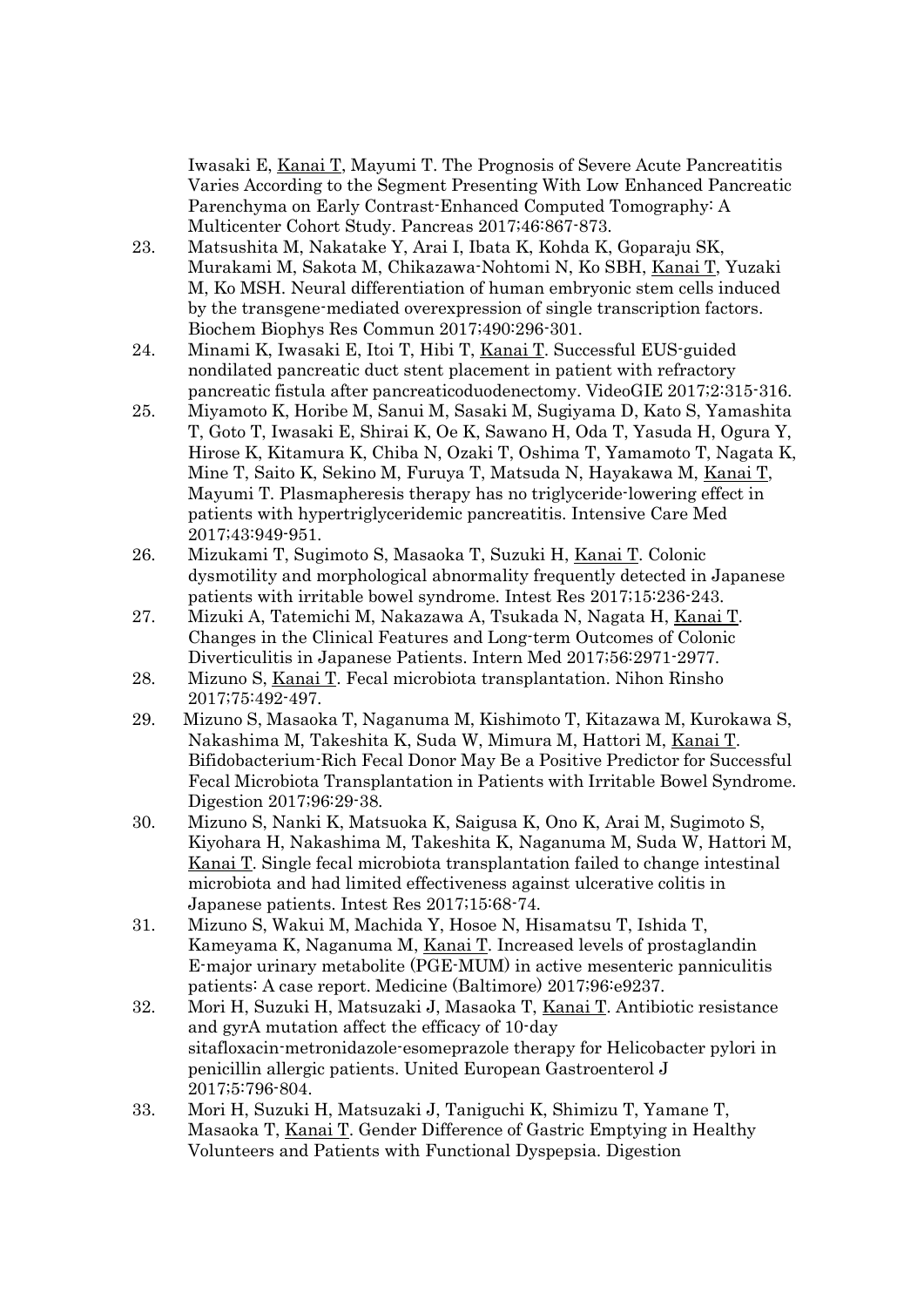2017;95:72-78.

- 34. Naganuma M, Hosoe N, Nakazato Y, Ogata H, Kanai T. Reply to Gheorghe et al. Endoscopy 2017;49:1286.
- 35. Naganuma M, Kanai T. Endoscopy for inflammatory bowel disese. Nihon Rinsho 2017;75:380-385.
- 36. Naganuma M, Okuda S, Hisamatsu T, Matsuoka K, Mori K, Hosoe N, Nakazato Y, Ogata H, Kanai T. Findings of ulceration and severe stricture on MRE can predict prognosis of Crohn's disease in patients treated with anti-TNF treatment. Abdom Radiol (NY) 2017;42:141-151.
- 37. Naganuma M, Yahagi N, Bessho R, Ohno K, Arai M, Mutaguchi M, Mizuno S, Fujimoto A, Uraoka T, Shimoda M, Hosoe N, Ogata H, Kanai T. Evaluation of the severity of ulcerative colitis using endoscopic dual red imaging targeting deep vessels. Endosc Int Open 2017;5:E76-e82.
- 38. Nakamoto N, Amiya T, Aoki R, Taniki N, Koda Y, Miyamoto K, Teratani T, Suzuki T, Chiba S, Chu PS, Hayashi A, Yamaguchi A, Shiba S, Miyake R, Katayama T, Suda W, Mikami Y, Kamada N, Ebinuma H, Saito H, Hattori M, Kanai T. Commensal Lactobacillus Controls Immune Tolerance during Acute Liver Injury in Mice. Cell Rep 2017;21:1215-1226.
- 39. Nakase H, Motoya S, Matsumoto T, Watanabe K, Hisamatsu T, Yoshimura N, Ishida T, Kato S, Nakagawa T, Esaki M, Nagahori M, Matsui T, Naito Y, Kanai T, Suzuki Y, Nojima M, Watanabe M, Hibi T. Significance of measurement of serum trough level and anti-drug antibody of adalimumab as personalised pharmacokinetics in patients with Crohn's disease: a subanalysis of the DIAMOND trial. Aliment Pharmacol Ther 2017;46:873-882.
- 40. Nakazato Y, Naganuma M, Sugimoto S, Bessho R, Arai M, Kiyohara H, Ono K, Nanki K, Mutaguchi M, Mizuno S, Kobayashi T, Hosoe N, Shimoda M, Abe T, Inoue N, Ogata H, Iwao Y, Kanai T. Endocytoscopy can be used to assess histological healing in ulcerative colitis. Endoscopy 2017;49:560-563.
- 41. Nishizawa T, Ochiai Y, Uraoka T, Akimoto T, Mitsunaga Y, Goto O, Fujimoto A, Maehata T, Kanai T, Yahagi N. Endoscopic slip-knot clip suturing method: prospective pilot study (with video). Gastrointest Endosc 2017;85:433-437.
- 42. Nishizawa T, Suzuki H, Fujimoto A, Kinoshita H, Yoshida S, Isomura Y, Toyoshima A, Kanai T, Yahagi N, Toyoshima O. Effects of patient age and choice of antisecretory agent on success of eradication therapy for Helicobacter pylori infection. J Clin Biochem Nutr 2017;60:208-210.
- 43. Nishizawa T, Suzuki H, Goto O, Ogata H, Kanai T, Yahagi N. Effect of prophylactic clipping in colorectal endoscopic resection: A meta-analysis of randomized controlled studies. United European Gastroenterol J 2017;5:859-867.
- 44. Nishizawa T, Suzuki H, Hosoe N, Ogata H, Kanai T, Yahagi N. Dexmedetomidine vs propofol for gastrointestinal endoscopy: A meta-analysis. United European Gastroenterol J 2017;5:1037-1045.
- 45. Nishizawa T, Suzuki H, Sakitani K, Yamashita H, Yoshida S, Hata K, Kanazawa T, Fujiwara N, Kanai T, Yahagi N, Toyoshima O. Family history is an independent risk factor for the progression of gastric atrophy among patients with Helicobacter pylori infection. United European Gastroenterol J 2017;5:32-36.